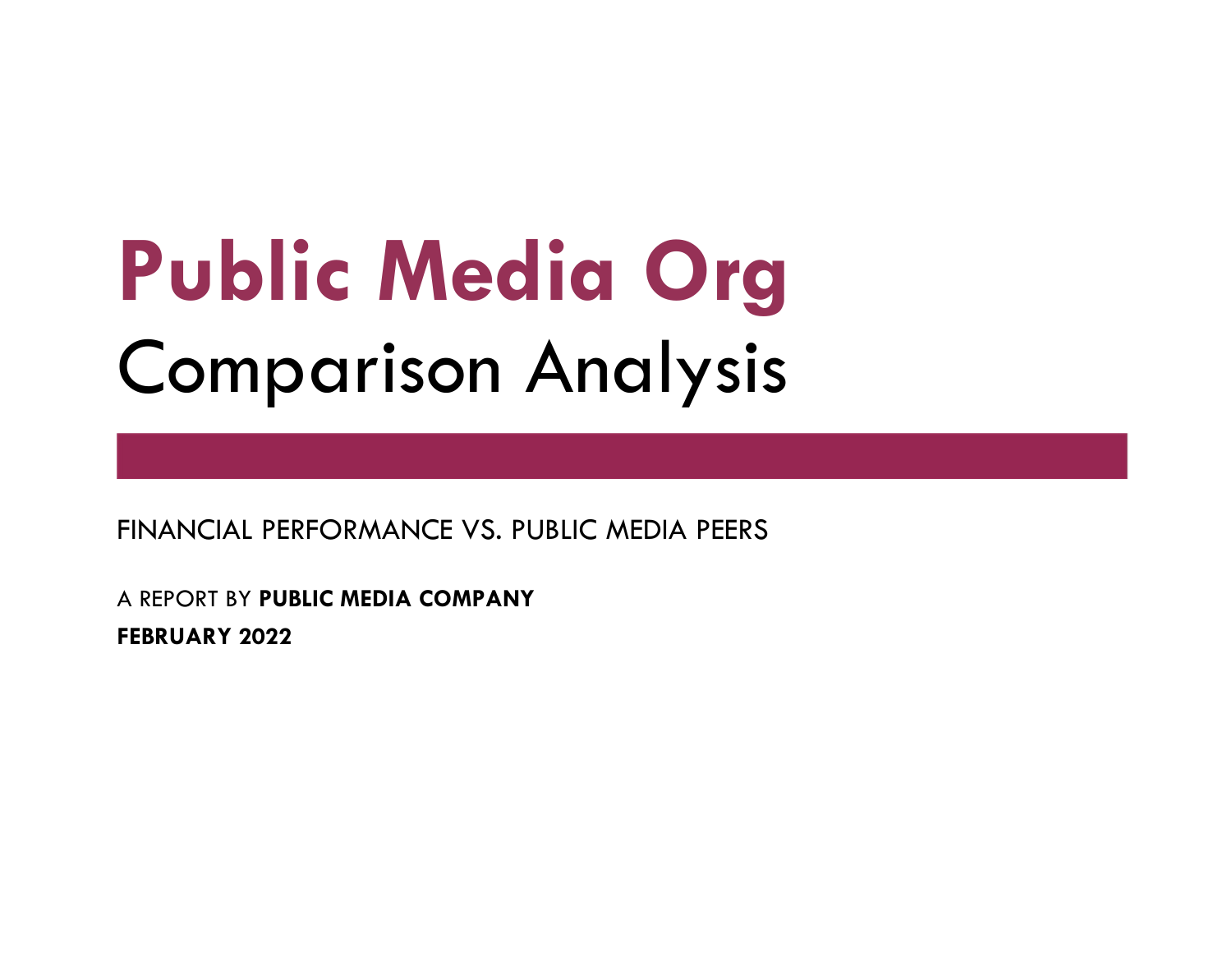## ORGANIZATION PEER STATIONS

| Grantee<br>Name | Licensee Name        |                                        | State | Licensee Type | Rural?   | Format                | <b>2020 NFFS</b> | B'cast<br>population |
|-----------------|----------------------|----------------------------------------|-------|---------------|----------|-----------------------|------------------|----------------------|
|                 |                      |                                        |       | University    | Yes      | Nws/Tlk/Jazz          | \$880K           | 277,706              |
|                 |                      |                                        |       | University    | Yes      | Clscl/News            | \$1,221K         | 371,682              |
|                 |                      |                                        |       | Community     | Yes      | Nws/Tlk/Var Music     | \$1,140K         | 405,623              |
|                 |                      | <b>REPORT</b>                          |       | University    | Yes      | Nws/Jaz/Clscl         | \$1,256K         | 525,873              |
|                 | INFORMATI<br>PEER    |                                        |       | University    | Yes      | Nws/Tlk               | \$897K           | 519,718              |
|                 |                      |                                        |       | University    | Yes      | Nws/Tlk/Cls/Jzz/Opera | \$1,549K         | 437,245              |
|                 | <b>IDUAL</b>         |                                        |       | Community     | $\rm No$ | Nws/Tlk/Var Music     | \$1,046K         | 1,793,600            |
|                 |                      | ORGANIZATION NAMES<br>HIDDEN IN SAMPLE |       | University    | Yes      | Nws/Tlk/Clscl         | \$1,413K         | 641,282              |
|                 | <b>ATION</b><br>NDIV |                                        |       | Community     | Yes      | News/Clscl/Jazz       | \$1,620K         | 753,315              |
|                 |                      |                                        |       | Community     | Yes      | Classical             | \$1,680K         | 425,955              |
|                 | <u>່ທ</u>            |                                        |       | Community     | Yes      | Ethnc/News            | \$759K           | 496,012              |
|                 |                      |                                        |       | University    | Yes      | Nws/Tlk/Clscl         | \$1,542K         | 610,218              |
|                 |                      |                                        |       | University    | Yes      | NPR/Nws/Tlk           | \$901K           | 239,645              |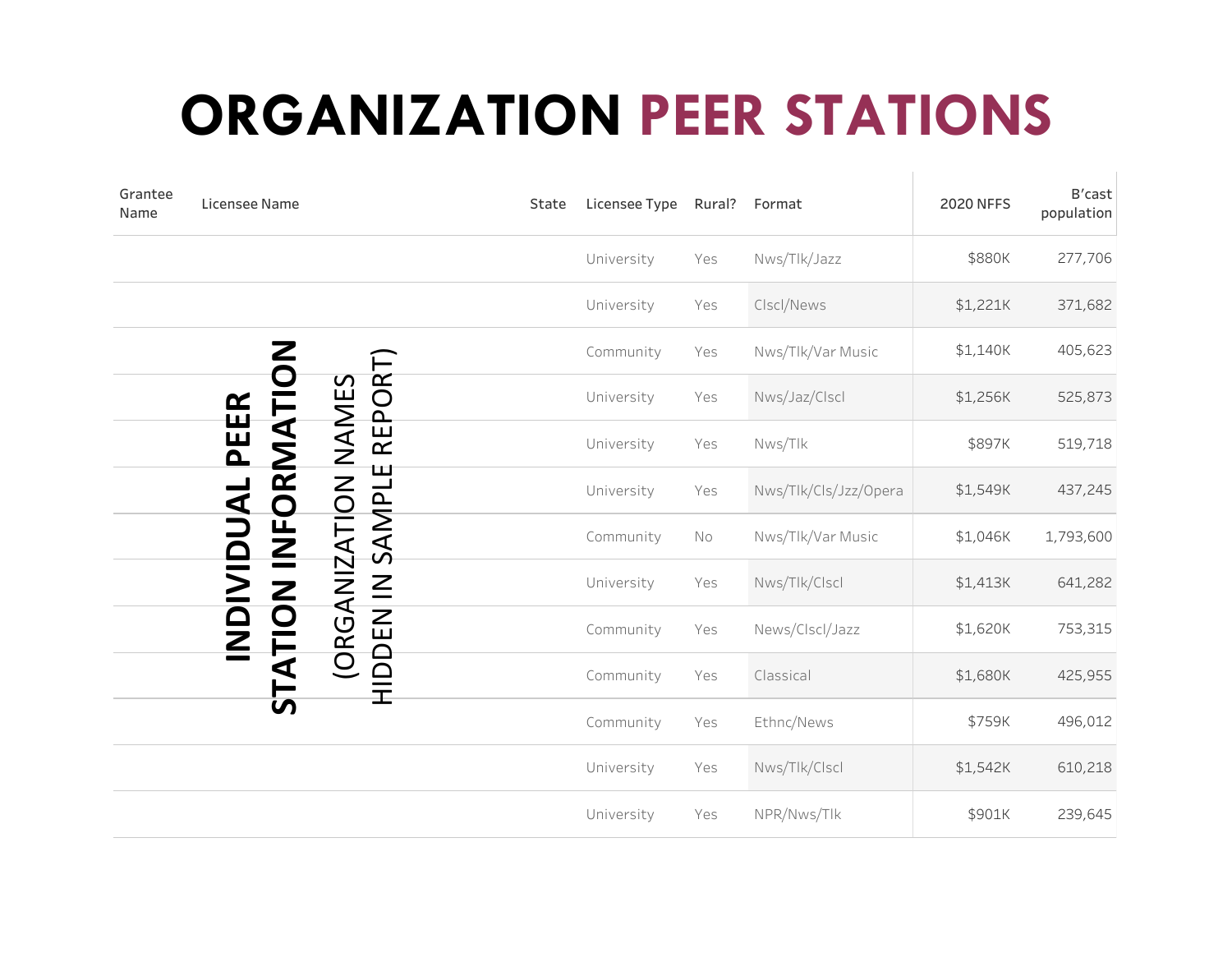## ORG INDIVIDUAL GIVING 2020 AFR

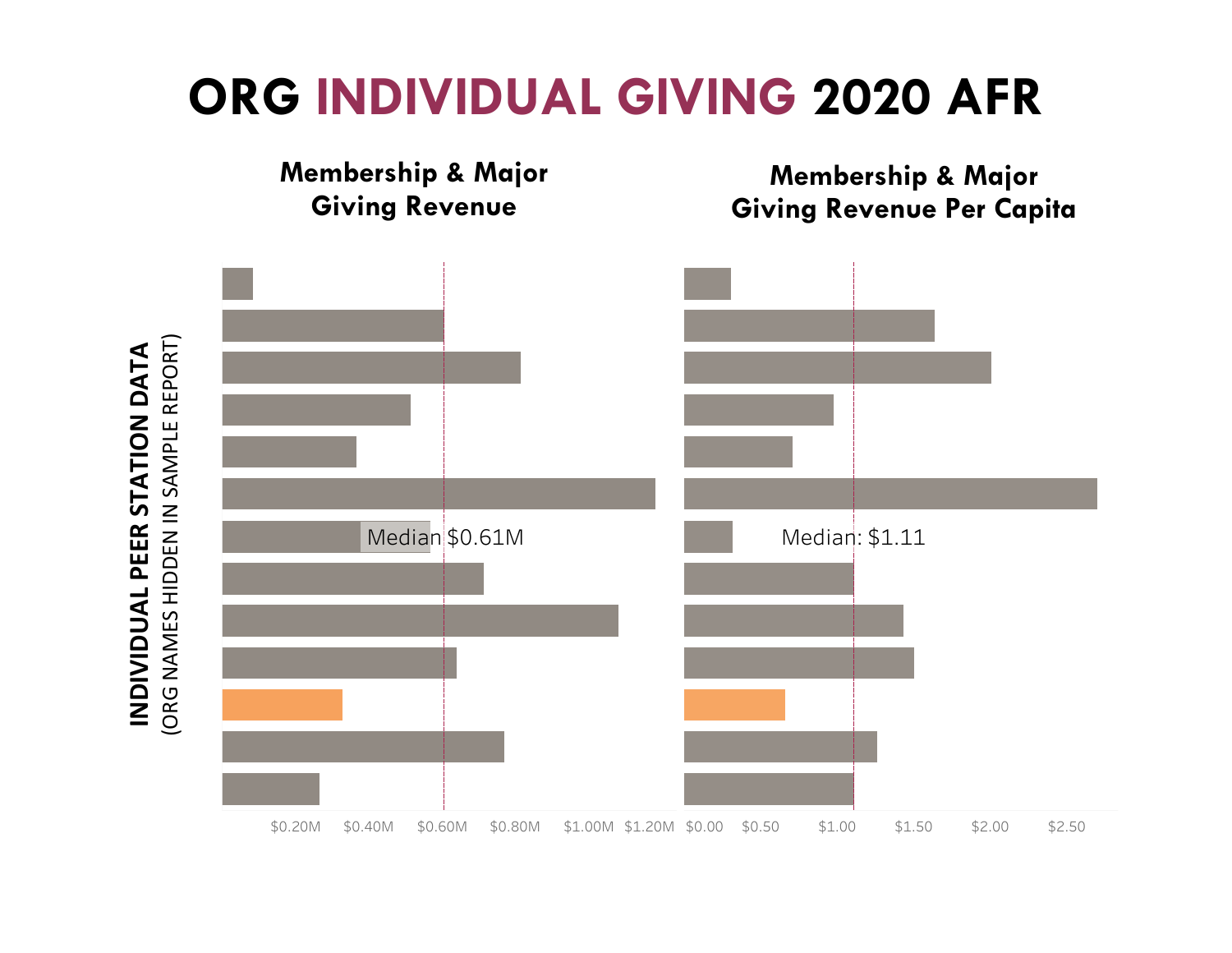## ORG MEMBERSHIP REV 2020

![](_page_3_Figure_1.jpeg)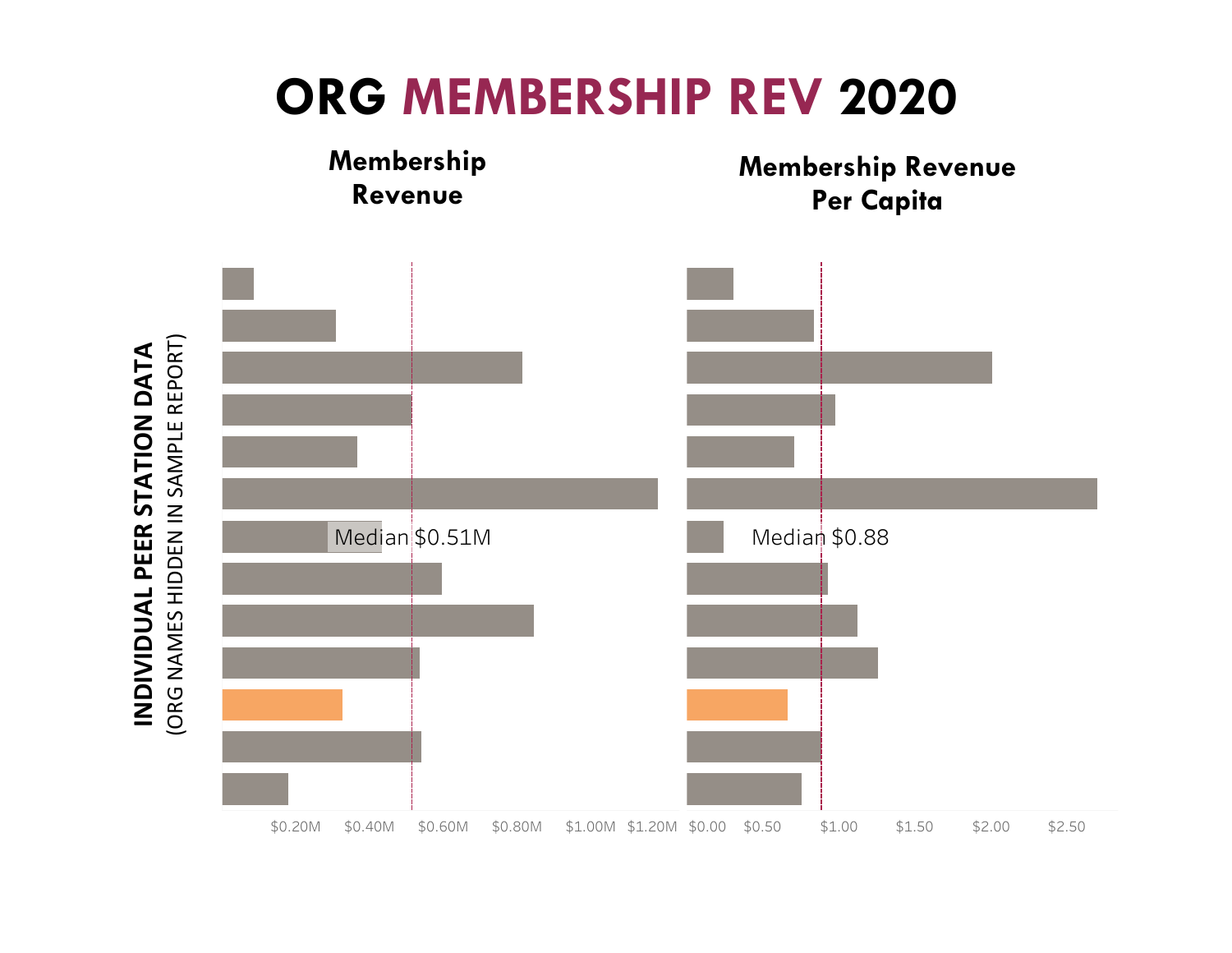![](_page_4_Figure_0.jpeg)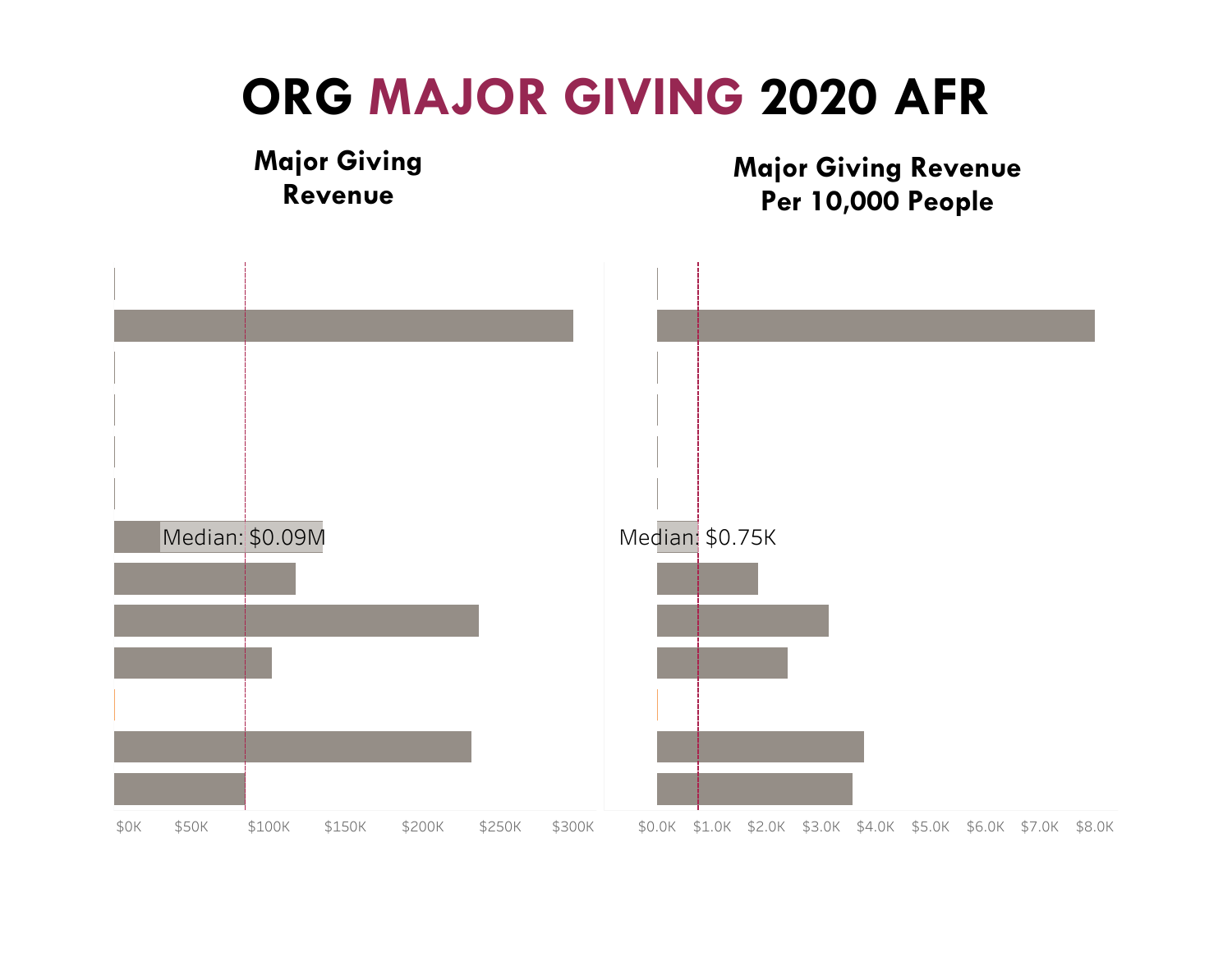## ORG BUSINESS REVENUE 2020 AFR

![](_page_5_Figure_1.jpeg)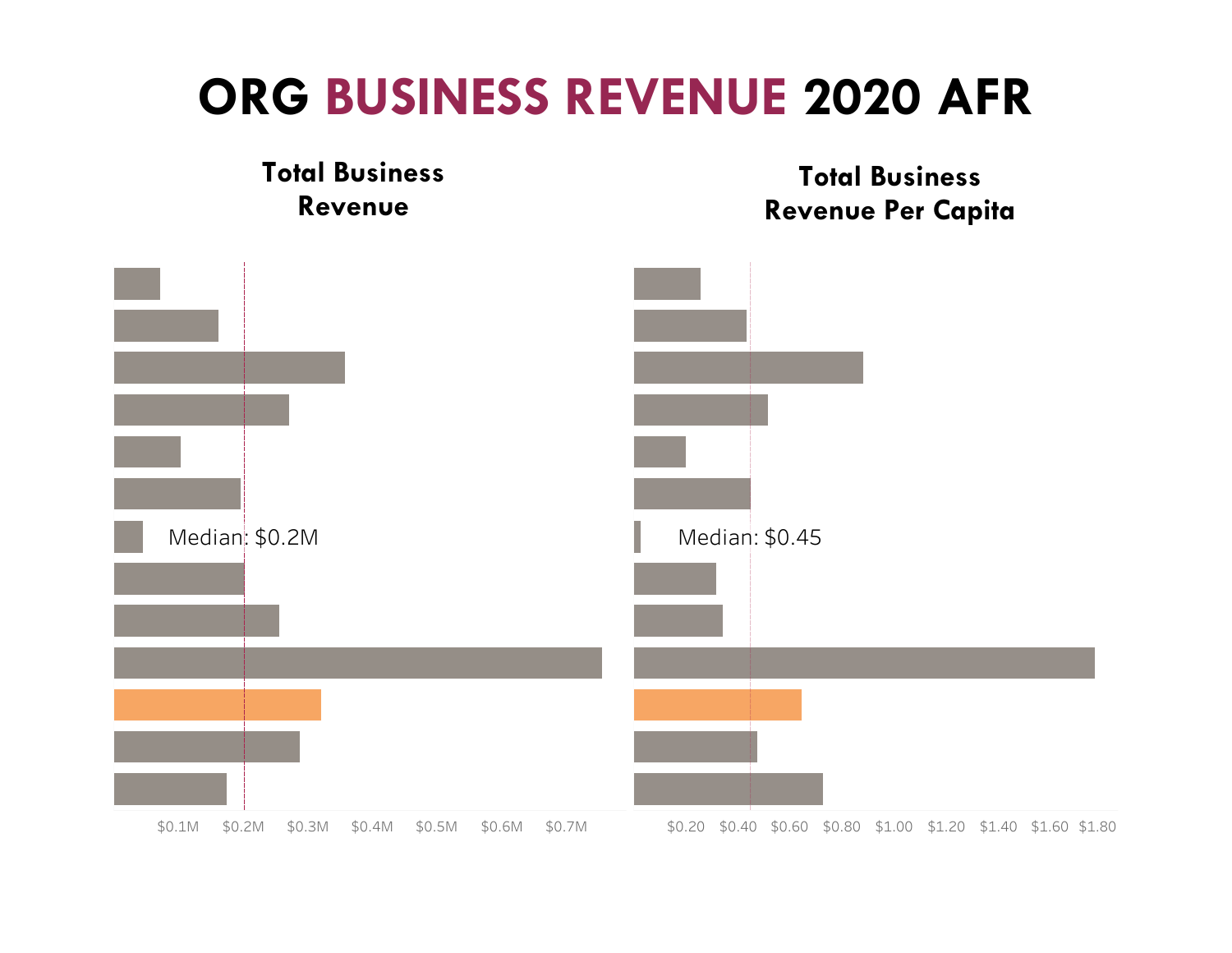## ORG FOUNDATION REVENUE 2020 AFR

![](_page_6_Figure_1.jpeg)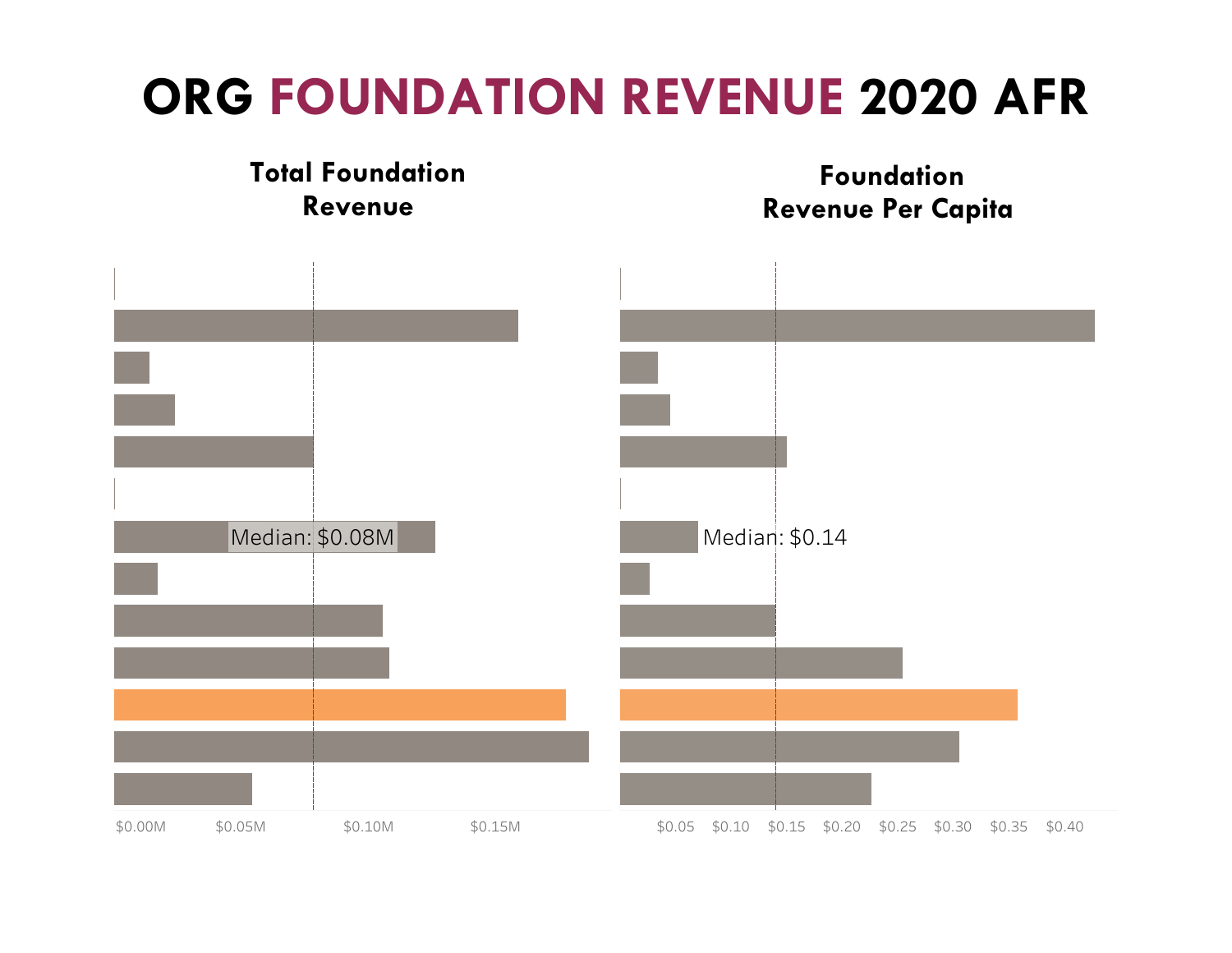![](_page_7_Figure_0.jpeg)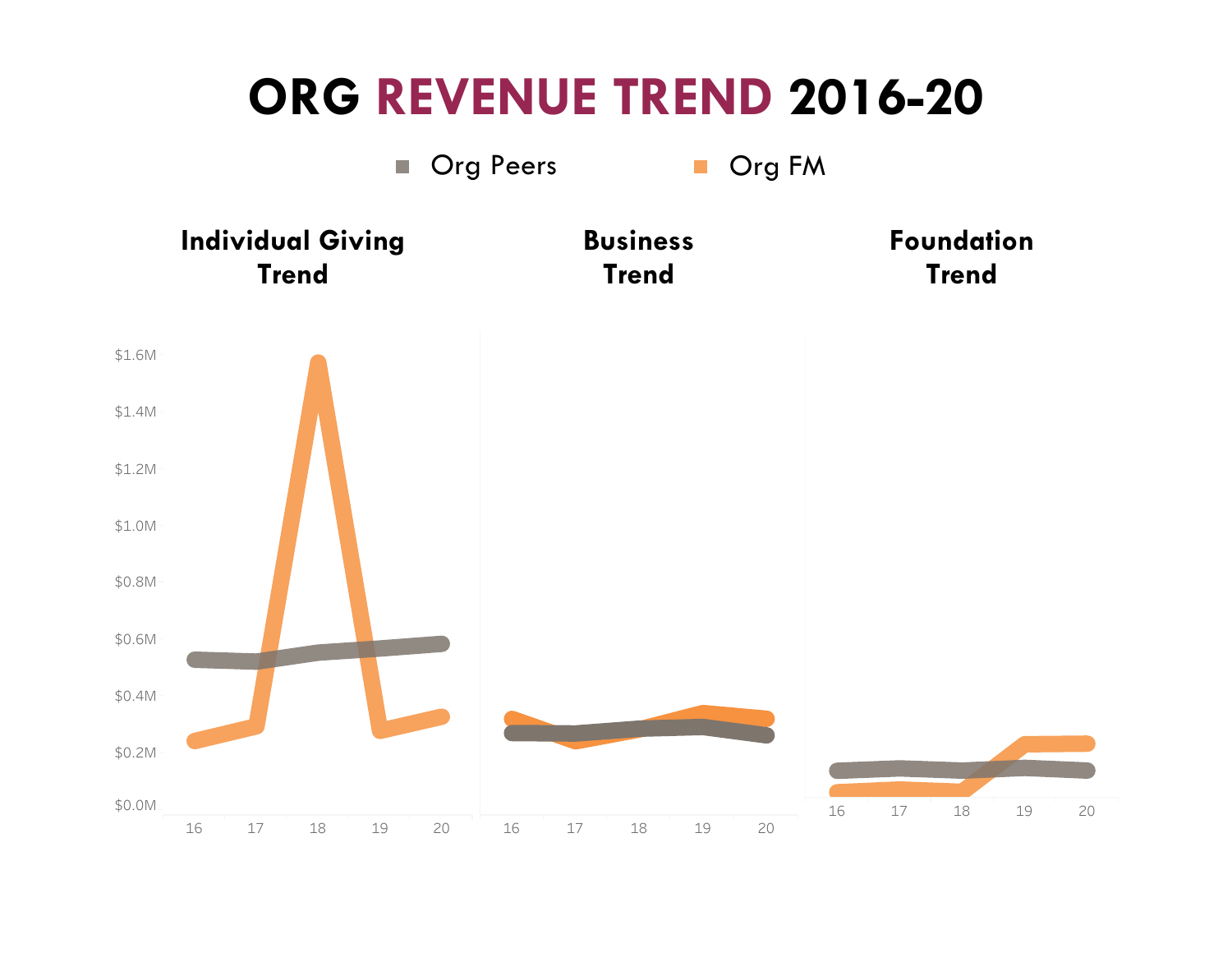#### ORG B'CASTING & ENGINEERING EXPENSES

![](_page_8_Figure_1.jpeg)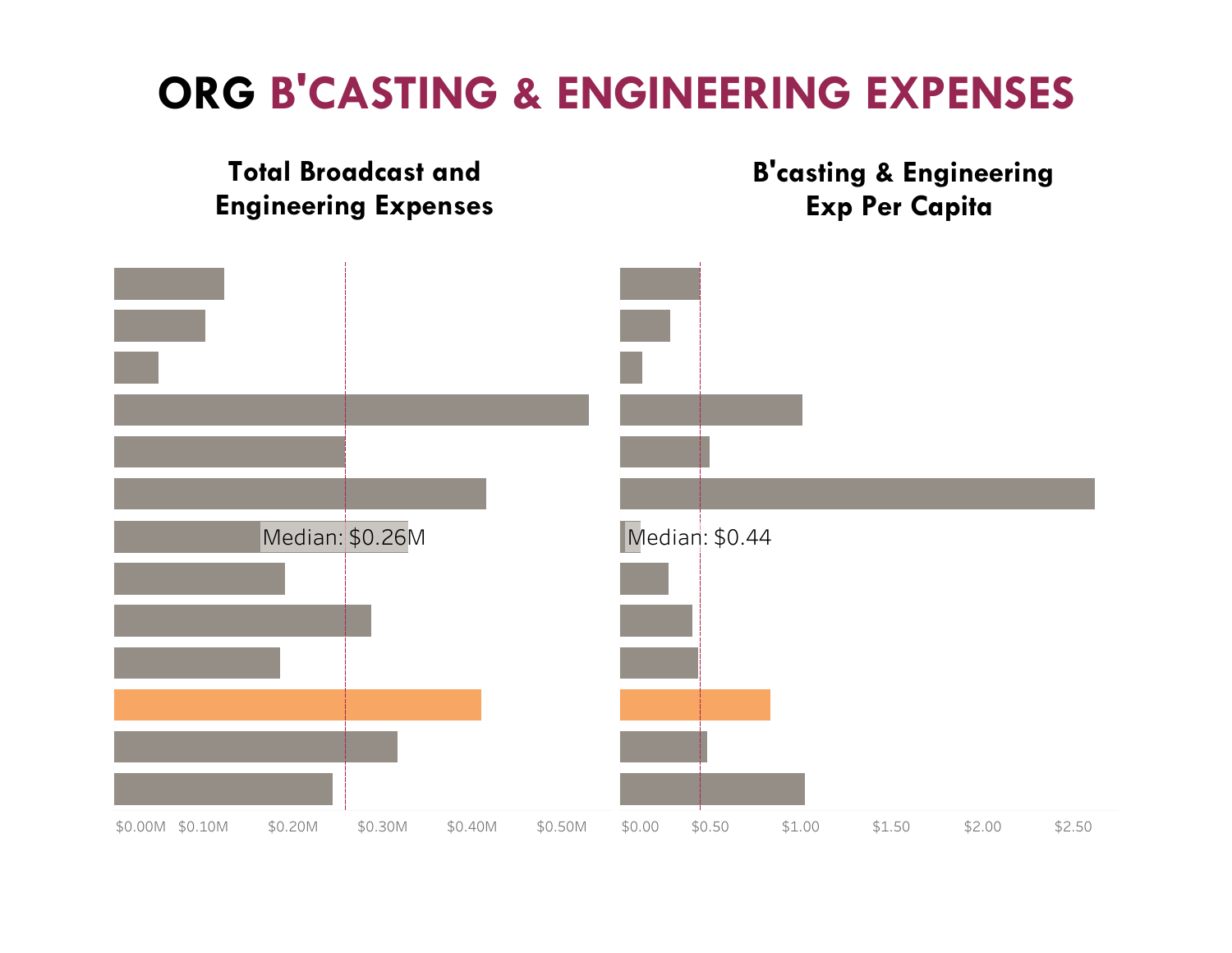## ORG PROGRAMMING/PRODUCTION EXP

![](_page_9_Figure_1.jpeg)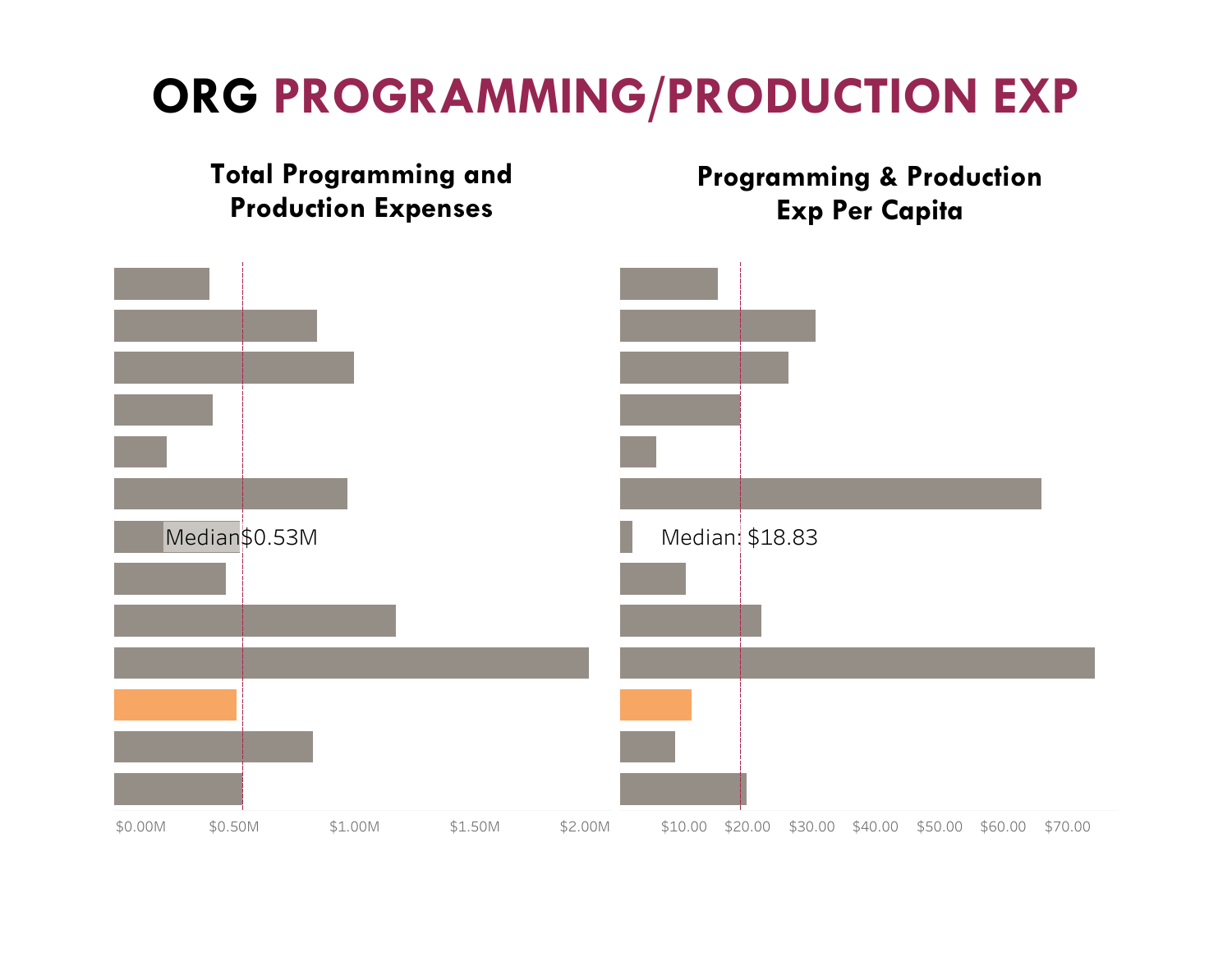## ORG FUNDRAISING EXP 2020 AFR

![](_page_10_Figure_1.jpeg)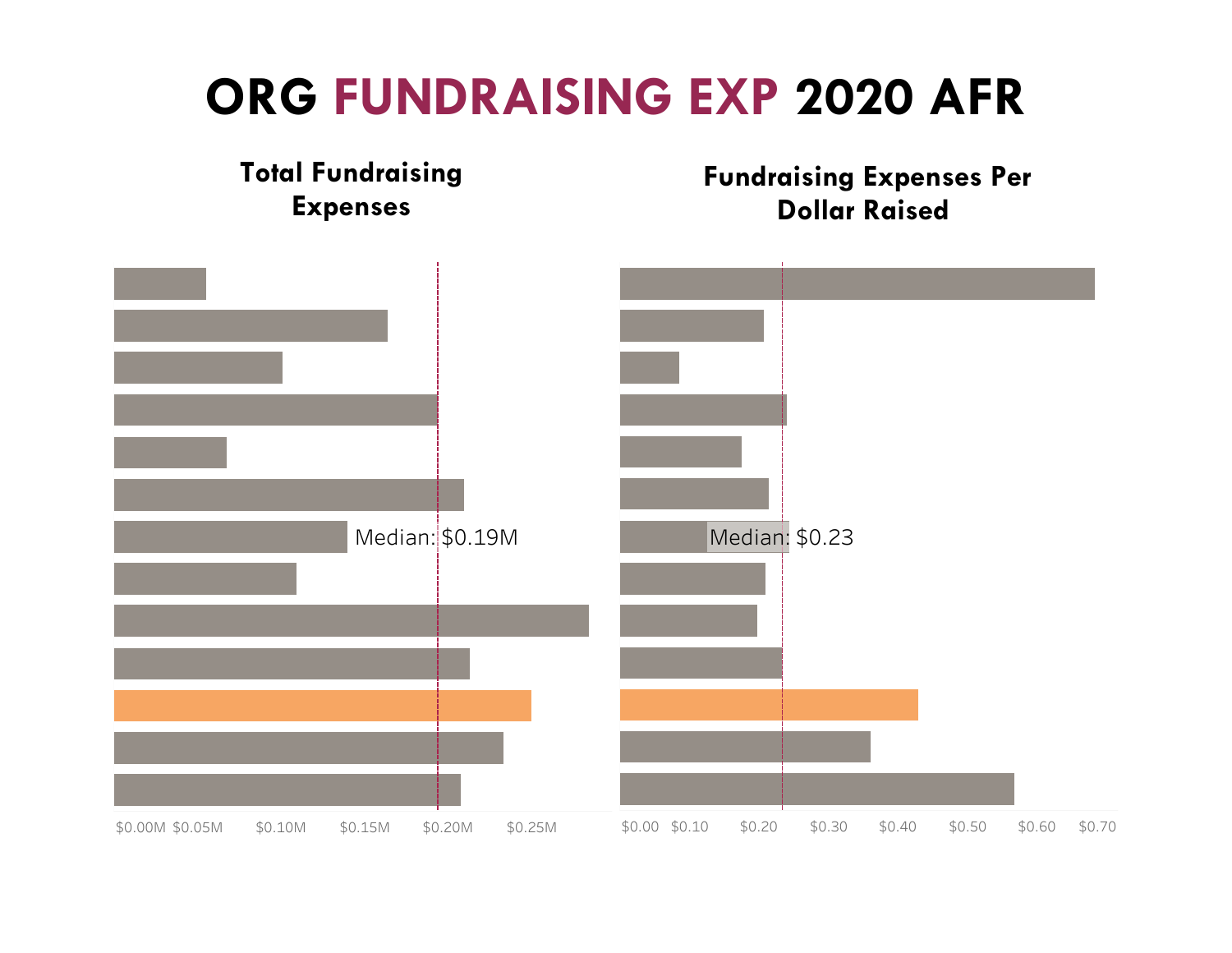## ORG MANAGEMENT & GENERAL EXP

![](_page_11_Figure_1.jpeg)